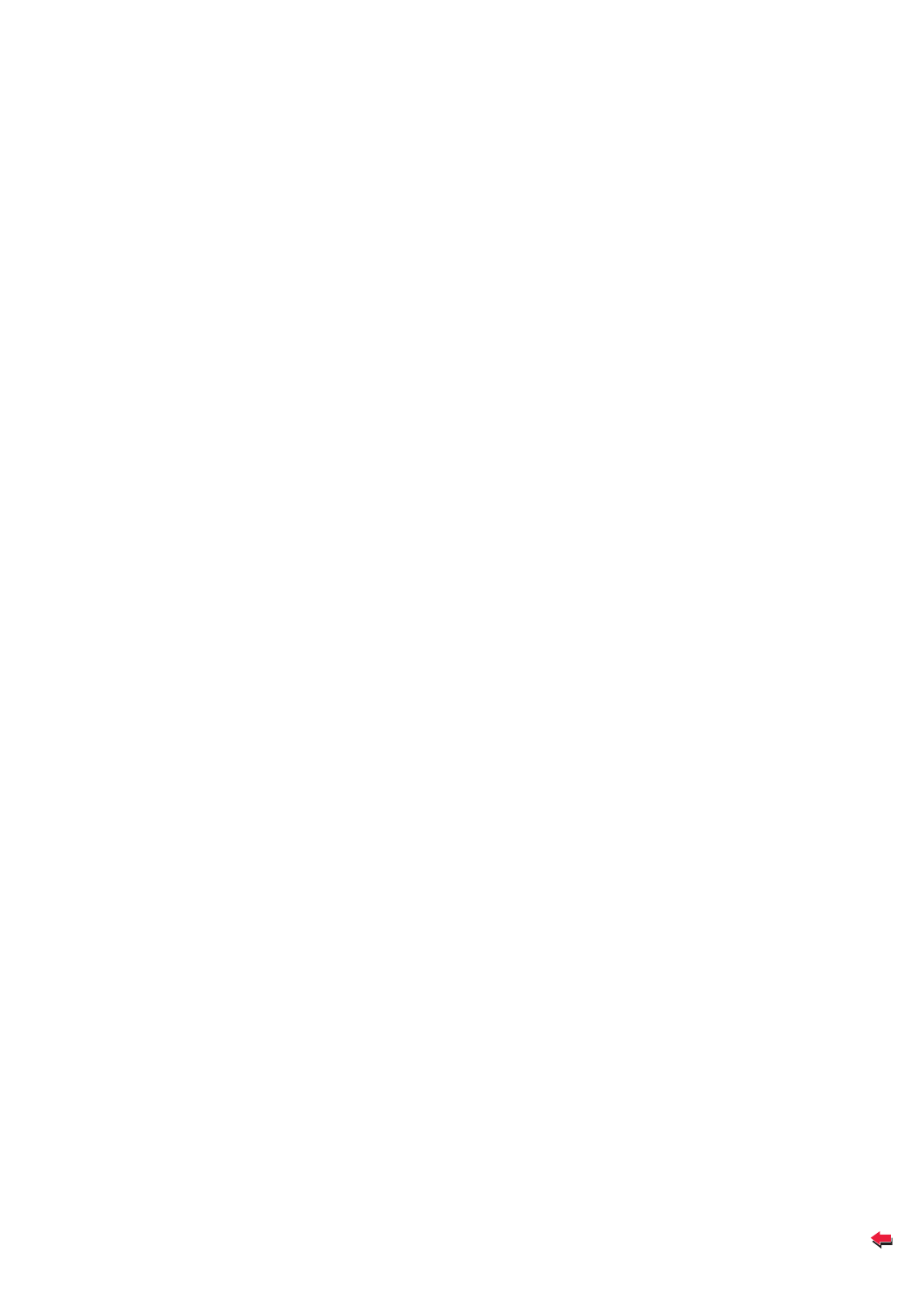



<span id="page-1-0"></span>

| <b>Main characteristics</b>                                     | <b>◎ See Figure 1 and Figure 2</b>          |                                      |                          |                     |
|-----------------------------------------------------------------|---------------------------------------------|--------------------------------------|--------------------------|---------------------|
| <b>Turbocharger &amp; EGR system</b>                            |                                             |                                      |                          |                     |
| Turbocharger type                                               |                                             | fixed geometry with Waste Gate valve |                          |                     |
| Turbocharger supplier                                           |                                             |                                      | Holset                   |                     |
| Turbocharger control                                            |                                             | WG pneumatic control or fixed        |                          |                     |
| Max turbine inlet temperature                                   | °C                                          |                                      | 700                      |                     |
| Max boost pressure                                              | mbar                                        | 1550 (depending on rating)           |                          |                     |
| Method of cooling the turbocharger                              |                                             |                                      | lubricated /Oil          |                     |
| Turbo protection devices                                        |                                             |                                      | none                     |                     |
| <b>EGR</b>                                                      |                                             |                                      | <b>Internal EGR</b>      |                     |
| EGR control strategy                                            |                                             |                                      | none                     |                     |
| Rate                                                            |                                             |                                      |                          |                     |
| <b>Front Power take off</b>                                     |                                             |                                      |                          |                     |
|                                                                 |                                             |                                      | front and side           |                     |
| PTO type                                                        |                                             |                                      |                          |                     |
| Max torque available from front of crankshaft<br>(no side load) | Nm                                          |                                      | 150                      |                     |
| Power take off on gear train                                    |                                             |                                      |                          |                     |
| SAE A 9 teeth                                                   |                                             |                                      | 100                      |                     |
| SAE A 11 teeth                                                  |                                             |                                      | 150                      |                     |
| SAE B 13 teeth                                                  |                                             |                                      | 240                      |                     |
| SAE B (DIN 5482)                                                |                                             |                                      | $\overline{\phantom{a}}$ |                     |
|                                                                 |                                             |                                      | $\overline{\phantom{a}}$ |                     |
| SAE 2B 15 teeth (ANSI B92,1)                                    |                                             |                                      |                          |                     |
| <b>References values</b>                                        |                                             |                                      |                          |                     |
| Engine dimension LxWxH (indicative values)                      | mm                                          |                                      | 1054x671x685             |                     |
| Max permissible engine inclination                              | deg                                         |                                      | 35 all direction         |                     |
| Engine Weight - Dry (no fluids, value purely indicative)        | kg                                          |                                      | 530                      |                     |
| Engine Weight - Wet (with fluids, value purely indicative)      | kg                                          |                                      | 560                      |                     |
|                                                                 | Center of gravity                           | Χ                                    | mm                       | -4                  |
|                                                                 | (FFOB or RFOB according to picture,         | Υ                                    | mm                       | 143                 |
|                                                                 | standard engine layout)                     | Z                                    | mm                       | $-421$              |
|                                                                 |                                             | $\mathbf{I}_\text{1}$                | kgm <sup>2</sup>         | $7.10^{\circ} + 04$ |
|                                                                 | Principal moment of inertia                 | I <sub>2</sub>                       | kgm <sup>2</sup>         | $5.87^{\circ}+04$   |
|                                                                 | (reference on center of gravity)            | I.                                   | kgm <sup>2</sup>         | $2.62^{\circ}+04$   |
|                                                                 |                                             | $I_1x;$                              |                          |                     |
|                                                                 |                                             | $I_1$ y;                             | kgm <sup>2</sup>         | n/a                 |
|                                                                 |                                             | $I_1Z$                               |                          |                     |
|                                                                 |                                             | $I_2x;$                              |                          |                     |
|                                                                 | Principal moment of inertia (reference      | $I_y$                                | kgm <sup>2</sup>         | n/a                 |
| <b>LEFT SIDE VIEW</b><br><b>FRONT SIDE VIEW</b>                 | matrix based on center of gravity)          | $I_2$ z                              |                          |                     |
| † Y<br>ΥŤ                                                       |                                             | $I_3x;$                              |                          |                     |
| FFOB<br>$\overline{1^{\circ}}$                                  |                                             | $I_{3}Y$ ;                           | kgm <sup>2</sup>         | n/a                 |
| RFOB<br>ˈcyl.                                                   |                                             | $I_3Z$                               |                          |                     |
|                                                                 | Center of gravity                           | X                                    | mm                       | n/a                 |
|                                                                 | (FFOB or RFOB according to picture,         | Υ                                    | mm                       | n/a                 |
| Ζ<br>$\overline{\lambda}$                                       | standard IPU/G-Drive layout)                | Z                                    | mm                       | n/a                 |
|                                                                 | Principal moment of inertia                 | $\mathbf{I}_1$                       | kgm <sup>2</sup>         | n/a                 |
|                                                                 | (reference on center of gravity , standard  | I <sub>2</sub>                       | kgm <sup>2</sup>         | n/a                 |
|                                                                 | IPU/G-Drive layout)                         | $I_{\circ}$                          | kgm <sup>2</sup>         | n/a                 |
|                                                                 |                                             | $I_1x;$                              |                          |                     |
|                                                                 |                                             | $I_1$ y;                             | kgm <sup>2</sup>         | n/a                 |
|                                                                 |                                             | $I_1Z$                               |                          |                     |
|                                                                 | Principal moment of inertia (reference      | $I_2x$ ;                             |                          |                     |
|                                                                 | matrix based on center of gravity, standard | $I_2$ y;                             | kgm <sup>2</sup>         | n/a                 |
|                                                                 | IPU/G-Drive layout)                         | $I_2Z$                               |                          |                     |
|                                                                 |                                             | $I_3x;$                              |                          |                     |
|                                                                 |                                             |                                      |                          |                     |
|                                                                 |                                             | $I_{3}y;$<br>$I_{2}Z$                | kgm <sup>2</sup>         | n/a                 |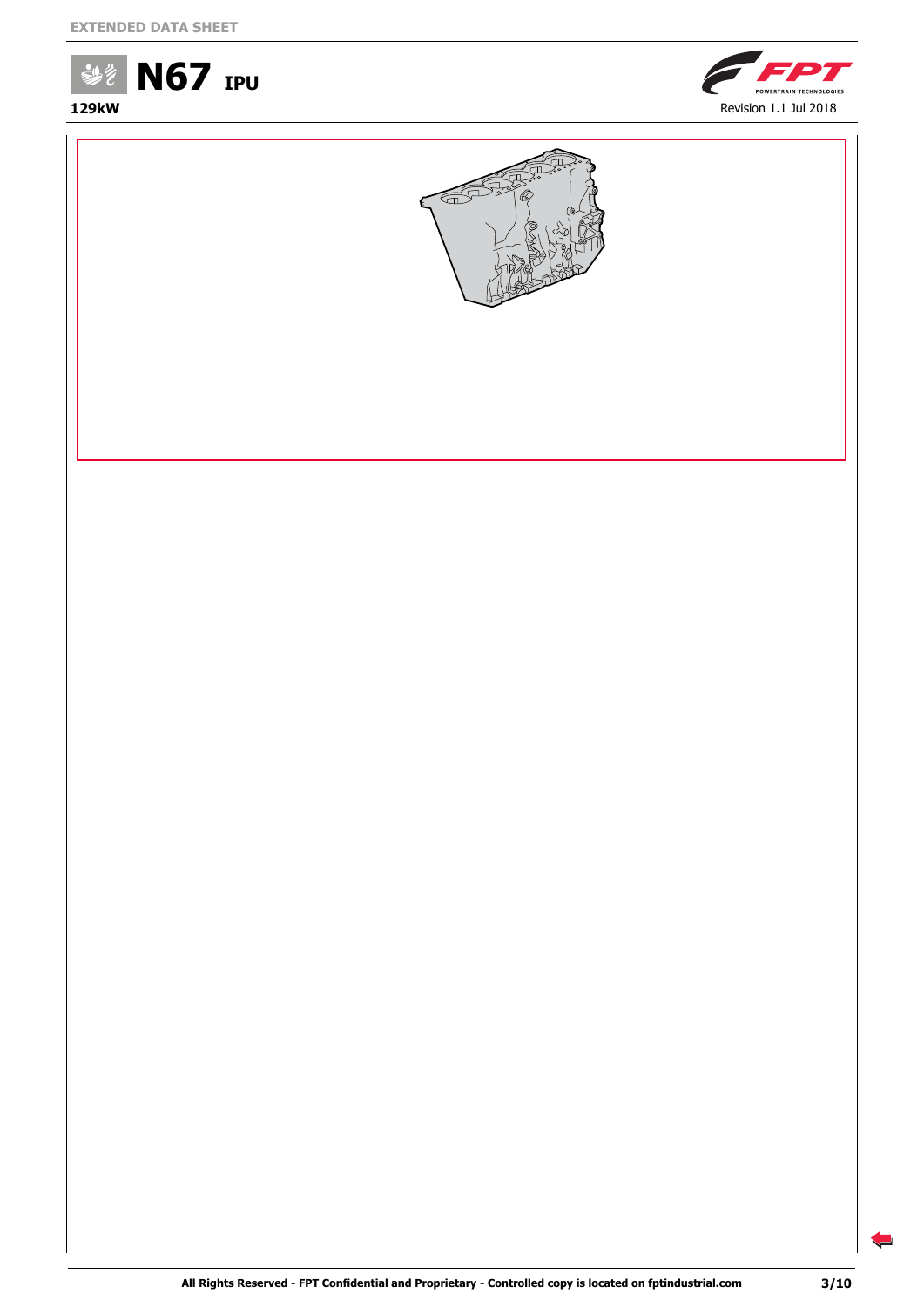



| (*) Engine performance                                                                   |         |                                               |  |  |  |  |
|------------------------------------------------------------------------------------------|---------|-----------------------------------------------|--|--|--|--|
| Power reduction due to ambient conditions                                                |         |                                               |  |  |  |  |
| Temperature above xx°C                                                                   | %/5°C   | 2                                             |  |  |  |  |
| Altitude > 1000 < 3000m                                                                  | %/500m  | 3                                             |  |  |  |  |
| Altitude > 3000m                                                                         | %/500m  | 6                                             |  |  |  |  |
| Power limitation due to safety protections                                               |         |                                               |  |  |  |  |
| Max water temperature (switch on of the MIL lamp)                                        | °C      | $\overline{\phantom{0}}$                      |  |  |  |  |
| Start derating: switch on of the warning coolant temperature lamp<br>(amber color)       | °C      |                                               |  |  |  |  |
| Max derating (50% derating) switch on of the high coolant temperature lamp<br>(redcolor) | °C      |                                               |  |  |  |  |
| Altitude level: gradual reduction of transient response by smoke map<br>correction from  | m       |                                               |  |  |  |  |
| Fuel temperature                                                                         | °C      | $\overline{\phantom{a}}$                      |  |  |  |  |
| Intake manifold air temperature                                                          | °C      | $\blacksquare$                                |  |  |  |  |
| ATS max gas inlet temperature                                                            | °C      | $\overline{\phantom{a}}$                      |  |  |  |  |
| Max allowed exhaust temperature                                                          | °C      |                                               |  |  |  |  |
| Turbine overheating protection                                                           | °C      | $\overline{\phantom{a}}$                      |  |  |  |  |
| Turbine overspeed protection                                                             | rpm     | $\overline{\phantom{a}}$                      |  |  |  |  |
| Oil temperature protection                                                               | °C      | $\overline{\phantom{a}}$                      |  |  |  |  |
| Oil pressure protection                                                                  | bar     | $\overline{\phantom{a}}$                      |  |  |  |  |
| <b>Fuel System</b><br>See Figure 5                                                       |         |                                               |  |  |  |  |
| Fuel density                                                                             | kg/l    | 0.835                                         |  |  |  |  |
| Injection system type                                                                    |         | mechanical                                    |  |  |  |  |
| Injection pump manufacturer                                                              |         | <b>BOSCH</b>                                  |  |  |  |  |
| Injection model type                                                                     |         | <b>BOSCH VE</b>                               |  |  |  |  |
| Injection model pump                                                                     |         | VE pump                                       |  |  |  |  |
| Injection pressure                                                                       | bar     | up to 600 bar                                 |  |  |  |  |
| Injector                                                                                 |         | n/a                                           |  |  |  |  |
| Injector installation (sleeve, sealing flat or conical)                                  |         | sleeve                                        |  |  |  |  |
| Injector nozzle                                                                          |         | Bosch DSLA145P1679                            |  |  |  |  |
| Engine fuel compatibility                                                                |         | see dedicated GOLD Book document on<br>fluids |  |  |  |  |
| Feed pump                                                                                |         | n/a                                           |  |  |  |  |
| Max flow                                                                                 | l/h     | 110/1800rpm                                   |  |  |  |  |
| Nominal feed pressure                                                                    | bar     | 0,47-0,61/1800rpm                             |  |  |  |  |
| Fuel filter                                                                              |         | single cartridge - left side                  |  |  |  |  |
| Delta pressure on fuel filter                                                            | bar     | n/a                                           |  |  |  |  |
| Max continuous allowable fuel temperature (without derating)<br>$T_{_{1p}}$              | °C      | 30                                            |  |  |  |  |
| Max relative pressure at gear pump inlet<br>$P_{1p}$                                     | bar     | n/a                                           |  |  |  |  |
| Min relative pressure at gear pump inlet<br>$P_{1p}$                                     | bar     | n/a                                           |  |  |  |  |
| Max back flow relative pressure<br>$P_{rl}$                                              | bar     | n/a                                           |  |  |  |  |
| Max back flow restriction                                                                | bar     | n/a                                           |  |  |  |  |
| Max heat rejection to return fuel                                                        | kW      | n/a                                           |  |  |  |  |
| Max fuel flow                                                                            | kg/h    | 26                                            |  |  |  |  |
| Min fuel tank venting requirement                                                        | $m^3/h$ | n/a                                           |  |  |  |  |

Prefilter / Water separator micron size **1988** and 2008 and 2008 and 2008 and 2008 and 2008 and 2008 and 2008 and 2008 and 2008 and 2008 and 2008 and 2008 and 2008 and 2008 and 2008 and 2008 and 2008 and 2008 and 2008 and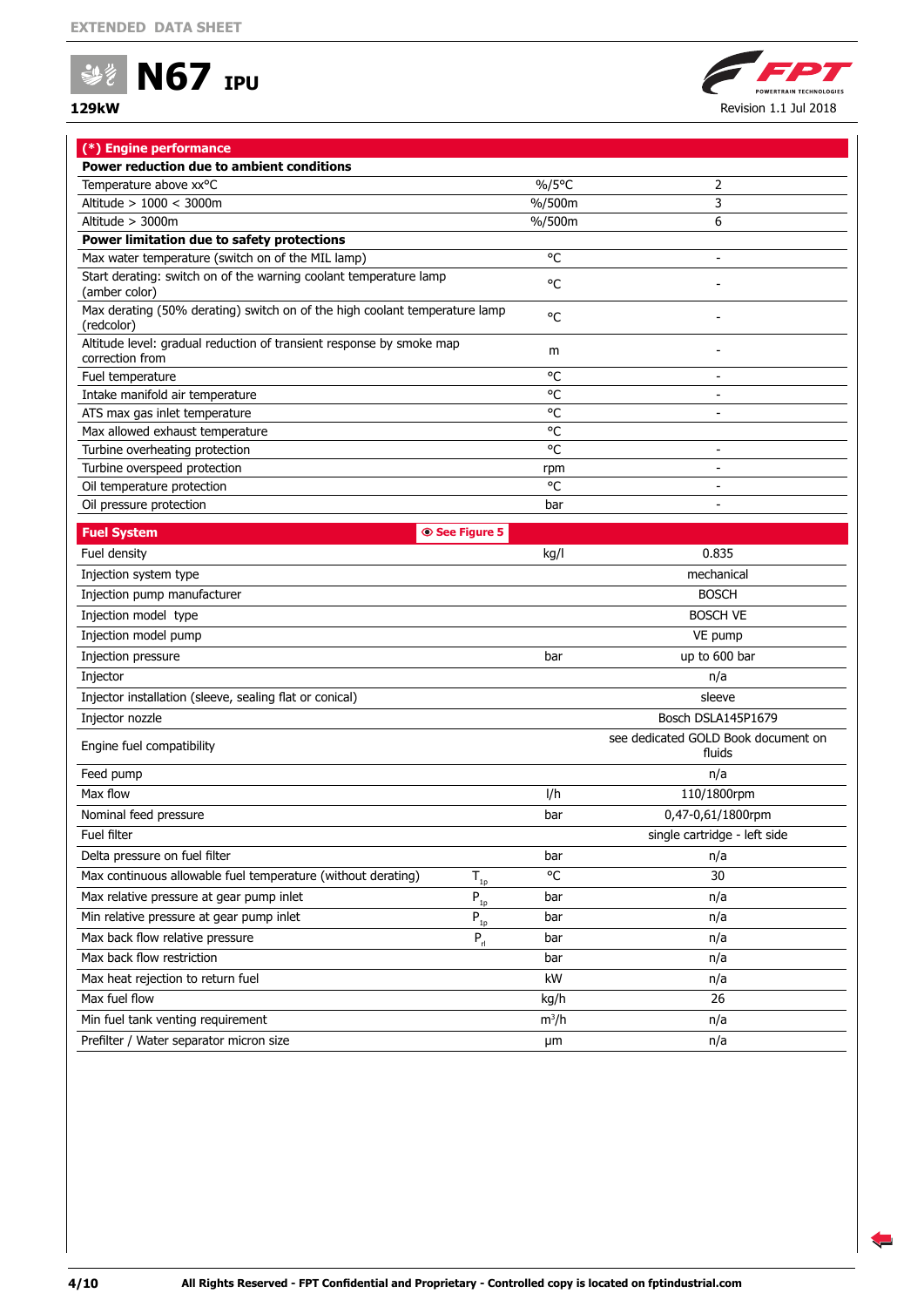



| <b>Air Intake System</b>                                                 | <b>© See Figure 4</b> |                 |                                            |
|--------------------------------------------------------------------------|-----------------------|-----------------|--------------------------------------------|
| Aftercooling type (air to air or water to air)                           |                       |                 | air to air                                 |
| Air filter rise temperature                                              | $T_3 - T_1$           |                 | < 10                                       |
| Compressor inlet pressure (with new air filter)                          | $P_3$                 | bar             | 0.035                                      |
| Compressor inlet pressure (with dirty air filter)                        | $P_3$                 | bar             | 0.045                                      |
| Air filter type                                                          |                       |                 |                                            |
| Loads on turbocharger on compressor intake                               |                       | kg              | n/a                                        |
| Loads on turbocharger on compressor outlet                               |                       | kg              | n/a                                        |
| Charge air flow (max)                                                    |                       | kg/h            | n/a                                        |
|                                                                          |                       |                 |                                            |
| <b>Exhaust System</b>                                                    | <b>© See Figure 4</b> |                 |                                            |
| Max back pressure (after exhaust flap)                                   | $P_{10}$              | bar             | 0.1                                        |
| @ rated power with clean system                                          |                       |                 |                                            |
| Max mechanical load on turbine flange                                    |                       | $N - Nm$        | $50 - 15$                                  |
| Max ambient temperature for exhaust flap actuator                        |                       | °C              | n/a                                        |
| Max exhaust temperature After Treatment System                           |                       | °C              |                                            |
| Max exhaust flow rate                                                    |                       | kg/h            | 906                                        |
| Energy to exhaust                                                        |                       | kW              |                                            |
| <b>Lubrication System</b>                                                |                       |                 |                                            |
| Oil sump capacity                                                        |                       |                 | 17                                         |
| Max                                                                      |                       | J.              | 15                                         |
| Min                                                                      |                       | ı               | 9                                          |
| Oil system capacity including filter                                     |                       | ı               | n/a                                        |
| Oil pump type                                                            |                       |                 | gear pump                                  |
| Oil pump drive arrangement                                               |                       |                 | gear pump forged of block                  |
| Min oil pump flow                                                        |                       | I/min           | 12.2                                       |
| Max oil pump flow (@rated speed)                                         |                       | I/min           | 75.9                                       |
| Min oil pressure @ low idle (engine oil temp at 120°C)                   |                       | kPa (bar)       | 0.7                                        |
| Min oil pressure @ rated speed (engine oil temp at 120 °C)               |                       | kPa (bar)       | n/a                                        |
| Max oil pressure @ rated speed (engine oil temp at 120°C)                |                       | kPa (bar)       | 3.5                                        |
| Max oil temperature @ full load (in main gallery)                        |                       | °C              | 140                                        |
| Max oil pressure peak on cold engine                                     |                       | bar             | 15                                         |
| Oil cooler type                                                          |                       |                 | water to oil                               |
| Transducer for indicating oil temperature and pressure                   |                       |                 |                                            |
| Max engine angularity - longitudinal / transversal (std oil pan)         |                       | $0/360^{\circ}$ | $35^\circ$                                 |
| Allowed engine gradability during installation on vehicle                |                       | $\circ$         | ±4                                         |
| Oil servicing intervals                                                  |                       | h               | see dedicated GOLD Book document on fluids |
| Oil filter type                                                          |                       |                 | single cartridge - right side              |
| Oil filter capacity                                                      |                       |                 | 1                                          |
| Max oil content admitted in blow by gas (after filter)                   |                       | g/h             | 0.3                                        |
| Approved engine oil specifications                                       |                       |                 | see dedicated GOLD Book document on fluids |
| Oil for cold condition mission ( $T^{\circ}$ ambient < -25 $^{\circ}$ C) |                       |                 | see dedicated GOLD Book document on fluids |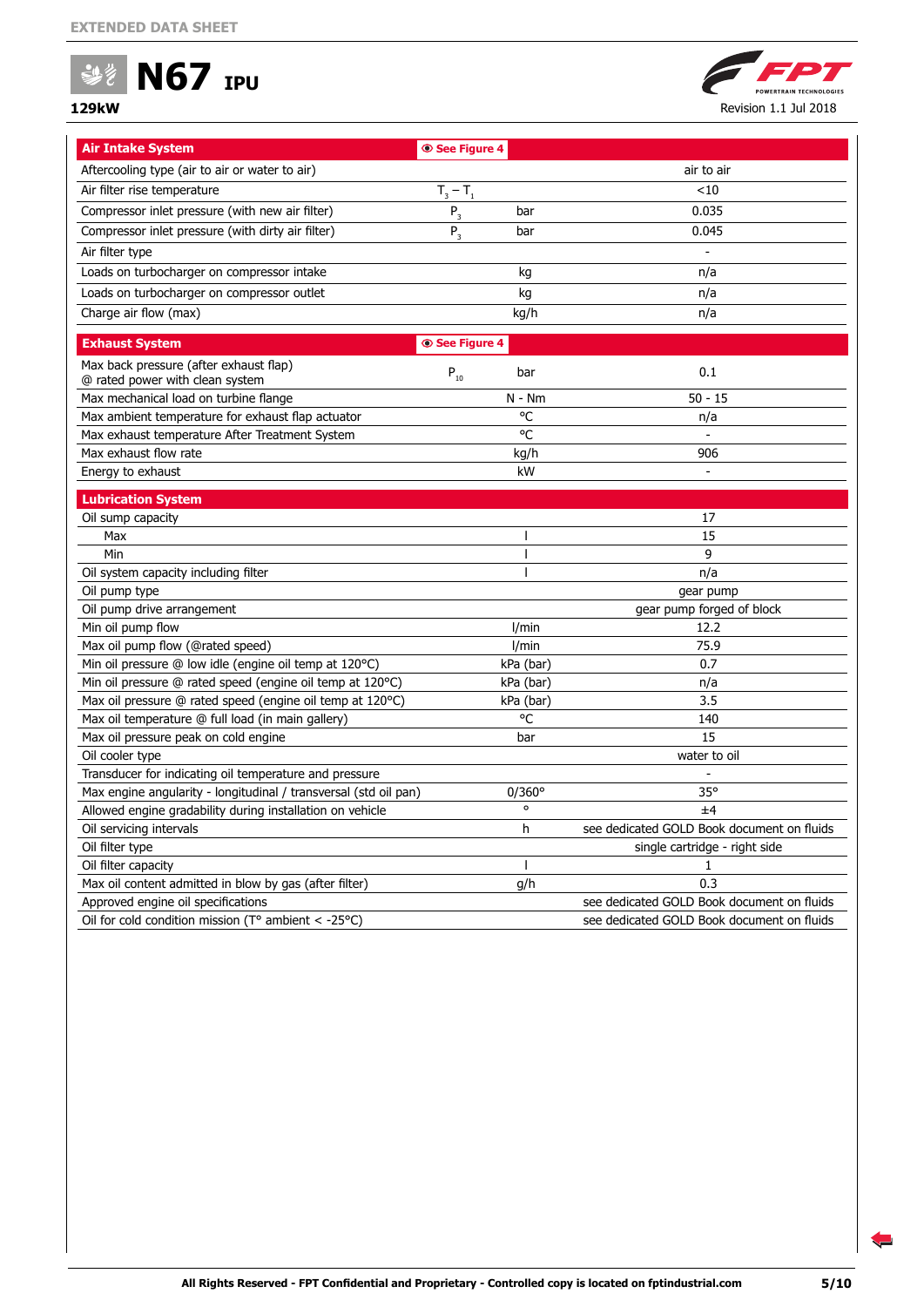



| <b>Cooling system</b>                                                                             | See Figure 6    |           |                                                                                                                                                                                         |
|---------------------------------------------------------------------------------------------------|-----------------|-----------|-----------------------------------------------------------------------------------------------------------------------------------------------------------------------------------------|
| Type (water to water or air to water)                                                             |                 |           | liquid                                                                                                                                                                                  |
| Recommended coolant                                                                               |                 |           | see dedicated GOLD Book document on fluids                                                                                                                                              |
| Min radiator cap pressure                                                                         |                 | kPa (bar) | 0.7                                                                                                                                                                                     |
| Warnnig setting first threshold                                                                   |                 | °C        |                                                                                                                                                                                         |
| Max additional restriction                                                                        |                 | Pa        | n/a                                                                                                                                                                                     |
| Air to boil (prime power, open genset configuration)                                              |                 | °C        |                                                                                                                                                                                         |
| Air to boil (stand by, open genset configuration)                                                 |                 | °C        |                                                                                                                                                                                         |
| EGR Cooler water flow (for $\Delta T = 6^{\circ}C$ )                                              |                 | l/s       |                                                                                                                                                                                         |
| LP-CAC water flow (for $\Delta T = 6^{\circ}C$ )                                                  |                 | l/s       |                                                                                                                                                                                         |
| Fan                                                                                               |                 |           |                                                                                                                                                                                         |
| <b>Radiator</b>                                                                                   |                 |           |                                                                                                                                                                                         |
| Core dimensions LxWxh                                                                             |                 | mm        |                                                                                                                                                                                         |
| Dry weight                                                                                        |                 | kg        |                                                                                                                                                                                         |
| Radiator coolant capacity                                                                         |                 |           |                                                                                                                                                                                         |
| Optimum coolant temperature range @engine out (50% glycol)                                        |                 | °C        | $83 \div 99$                                                                                                                                                                            |
| Engine Water pump Type                                                                            |                 |           | centrifuge                                                                                                                                                                              |
| Engine water pump drive                                                                           |                 |           | belt                                                                                                                                                                                    |
| Sea Water pump Type                                                                               |                 |           |                                                                                                                                                                                         |
| See water pump drive                                                                              |                 |           |                                                                                                                                                                                         |
| Coolant capacity (engine only)                                                                    |                 |           | 10.5                                                                                                                                                                                    |
| Coolant capacity (radiator & hoses)                                                               |                 |           |                                                                                                                                                                                         |
| Thermostat type                                                                                   |                 |           | Stant bypass system                                                                                                                                                                     |
| Thermostat position                                                                               |                 |           | engine on cylinder head                                                                                                                                                                 |
| Thermostat opening / fully open temperature                                                       |                 | °C        | $83 \div 99$                                                                                                                                                                            |
| Recommended coolant circuit pressurization range (relative)                                       |                 | bar       | $0.7 - 1.20$                                                                                                                                                                            |
| Coolant engine pressure outlet - inlet<br>(delta pressure, open thermostat, high idle conditions) | $P_9 - P_8$     | bar       | 0.35                                                                                                                                                                                    |
| Coolant engine pressure outlet - inlet<br>(only with remote thermostat, ex. retarder)             | $P_{9} - P_{8}$ | bar       | n/a                                                                                                                                                                                     |
| Min coolant pressure (no pressure cap and thermostat closed)                                      |                 | bar       | n/a                                                                                                                                                                                     |
| Max back pressure on sea water pump<br>(included pump and sea filter)                             |                 |           |                                                                                                                                                                                         |
| Sea water filter features                                                                         |                 |           |                                                                                                                                                                                         |
| Sea water filter max back pressure                                                                |                 |           |                                                                                                                                                                                         |
| Max water pressure for water to water radiator (sea water)                                        |                 |           |                                                                                                                                                                                         |
| Coolant water pump inlet pressure (water temperature 60-100°C)                                    | $P_8$           | bar       | n/a                                                                                                                                                                                     |
| Coolant flow to radiator @rated speed                                                             |                 | I/min     | n/a                                                                                                                                                                                     |
| Coolant flow sea water pump @rated speed                                                          |                 |           |                                                                                                                                                                                         |
| Min coolant expansion space (% total cooling system capacity)                                     |                 | $\%$      | Expansion Tank volume (and max level) must<br>consider also coolant thermal expansion to avoid<br>coolant loss in high temperature conditions. This<br>can be checked in ATB Power Test |
| Max coolant flow to accessories @ rated speed from cab heater                                     |                 | I/min     | n/a                                                                                                                                                                                     |
| Engine out coolant to ambient @rated speed                                                        |                 | delta °C  | n/a                                                                                                                                                                                     |
| Engine out coolant to ambient @torque speed                                                       |                 | delta °C  | n/a                                                                                                                                                                                     |
| Charge air cooler outlet to ambient @max rpm - CAC dT                                             |                 | delta °C  | n/a                                                                                                                                                                                     |
| Coolant engine flow                                                                               |                 | l/min     | n/a                                                                                                                                                                                     |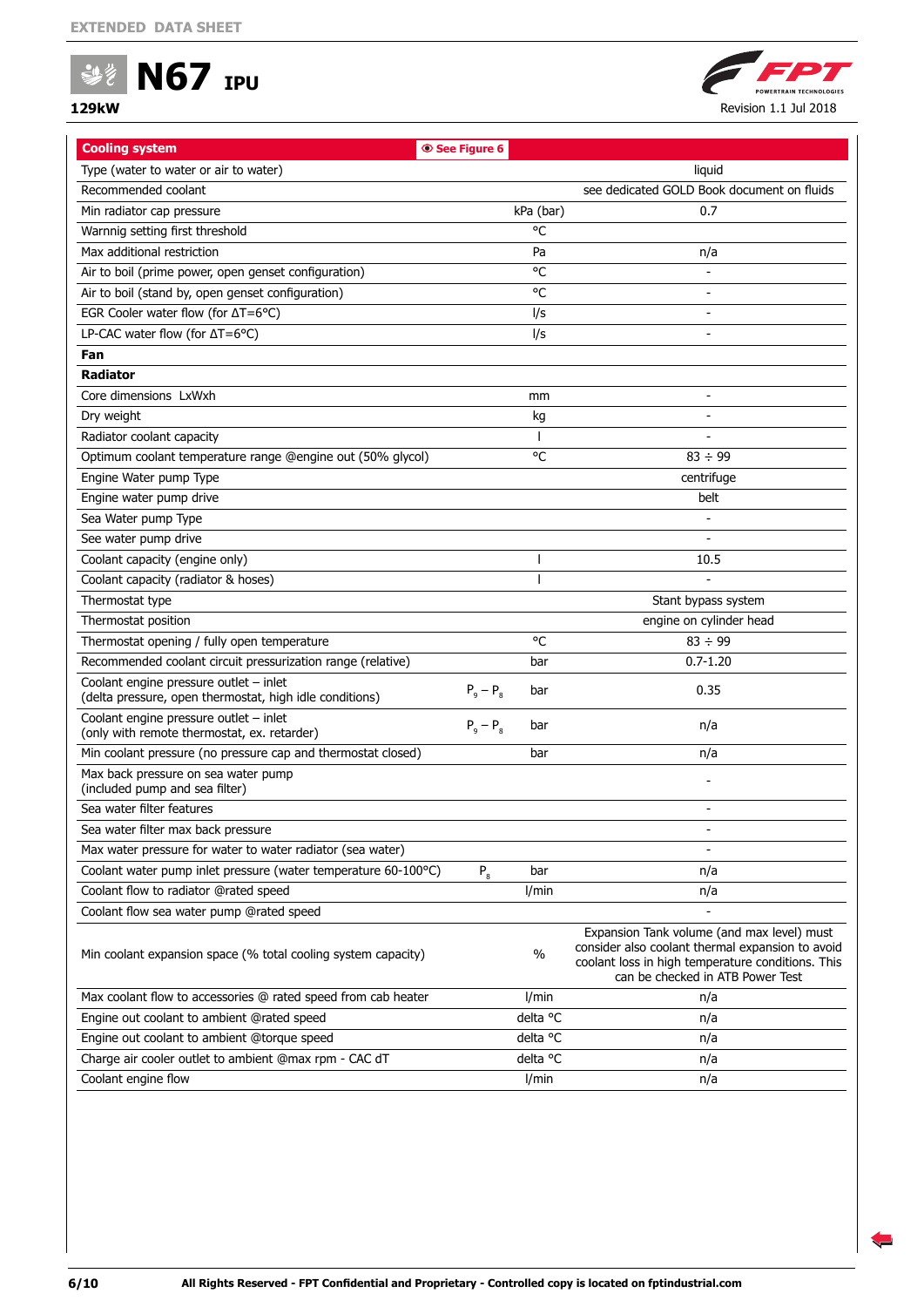



| <b>Electrical, Electronic and Control Systems</b>                      |             |                                              |
|------------------------------------------------------------------------|-------------|----------------------------------------------|
| System voltage                                                         | v           |                                              |
| Engine control unit                                                    |             |                                              |
| <b>ECU Vehicle connection</b>                                          |             |                                              |
| ECU operating range                                                    | °C          | $\qquad \qquad \blacksquare$                 |
| Temperature of ECU case for <5' after power up                         | °C          | $\overline{\phantom{0}}$                     |
| ECU rated continuous temperature                                       | °C          | $\overline{\phantom{0}}$                     |
| ECU communication protocol                                             |             | $\overline{\phantom{0}}$                     |
| Min power supply for ECU operation                                     | V           | $\overline{\phantom{a}}$                     |
| Max power supply for ECU operation                                     | v           | $\overline{\phantom{a}}$                     |
| Battery wire connection resistance value @20°C (from battery to ECU)   | mΩ          | $\overline{\phantom{a}}$                     |
| Diagnostic system                                                      |             | $\overline{\phantom{a}}$                     |
| Min cranking speed TDC @-30°C                                          | rpm         | 75                                           |
| Average cranking speed                                                 | rpm         | 115                                          |
| N° tooth pinion/crown gear                                             |             | 10/132                                       |
| Min battery voltage                                                    | V           | 9 (12V System) / 16 (24V System)             |
| Mean battery voltage                                                   | V           | 11 (12V System) / 18.4 (24V System)          |
| Min battery current                                                    | Ah          | 180                                          |
| Mean battery current                                                   | Ah          |                                              |
| Max starting circuit resistance (to starter)                           | $m\Omega$   | < 70                                         |
|                                                                        |             |                                              |
| (****) Cold starting                                                   |             |                                              |
| Without air preheating                                                 | °C          | $-15$                                        |
| With air preheating                                                    | °C          | $-25$                                        |
| <b>Emission gaseus and particles</b>                                   |             |                                              |
| NO <sub>x</sub>                                                        | g/kWh       | n/a                                          |
| HC                                                                     | g/kWh       | n/a                                          |
| $NOx+HC$                                                               | g/kWh       | n/a                                          |
| CO                                                                     | g/kWh       | n/a                                          |
| PT                                                                     | g/kWh       | n/a                                          |
|                                                                        |             |                                              |
| (*****) Maintenance                                                    |             |                                              |
| Oil drain interval                                                     | h           | see dedicated GOLD Book document on fluids   |
| Oil filter change                                                      | h           | see dedicated GOLD Book document on fluids   |
| Oil refilling time                                                     | h           | Daily check to evaluate oil refill necessity |
| CCV filter change                                                      | h(y)        | 1500(1)                                      |
| Fuel filter change                                                     | h           | see dedicated GOLD Book document on fluids   |
| Fuel pre-filter change                                                 | h           | see dedicated GOLD Book document on fluids   |
| Belt replacement                                                       | h           | 1200                                         |
| Valve lash check /adjustment                                           | h           | 2400                                         |
| AdBlue filter Change                                                   | h           | $\overline{a}$                               |
| DPF filter service                                                     | h           |                                              |
| Coolant change                                                         | h           | see dedicated GOLD Book document on fluids   |
| (**) Engine Noise                                                      |             |                                              |
| Overall sound pressure (engine only)                                   | dBA         | n/a                                          |
| Overall sound pressure (with accessories only)                         | dBA         | n/a                                          |
| Exahust noise (w/o Muffler)                                            | dBA         | n/a                                          |
| Noise spectrum                                                         |             |                                              |
| (octave analysis performed at the position of maximum noise) - diagram | Table dB-Hz | n/a                                          |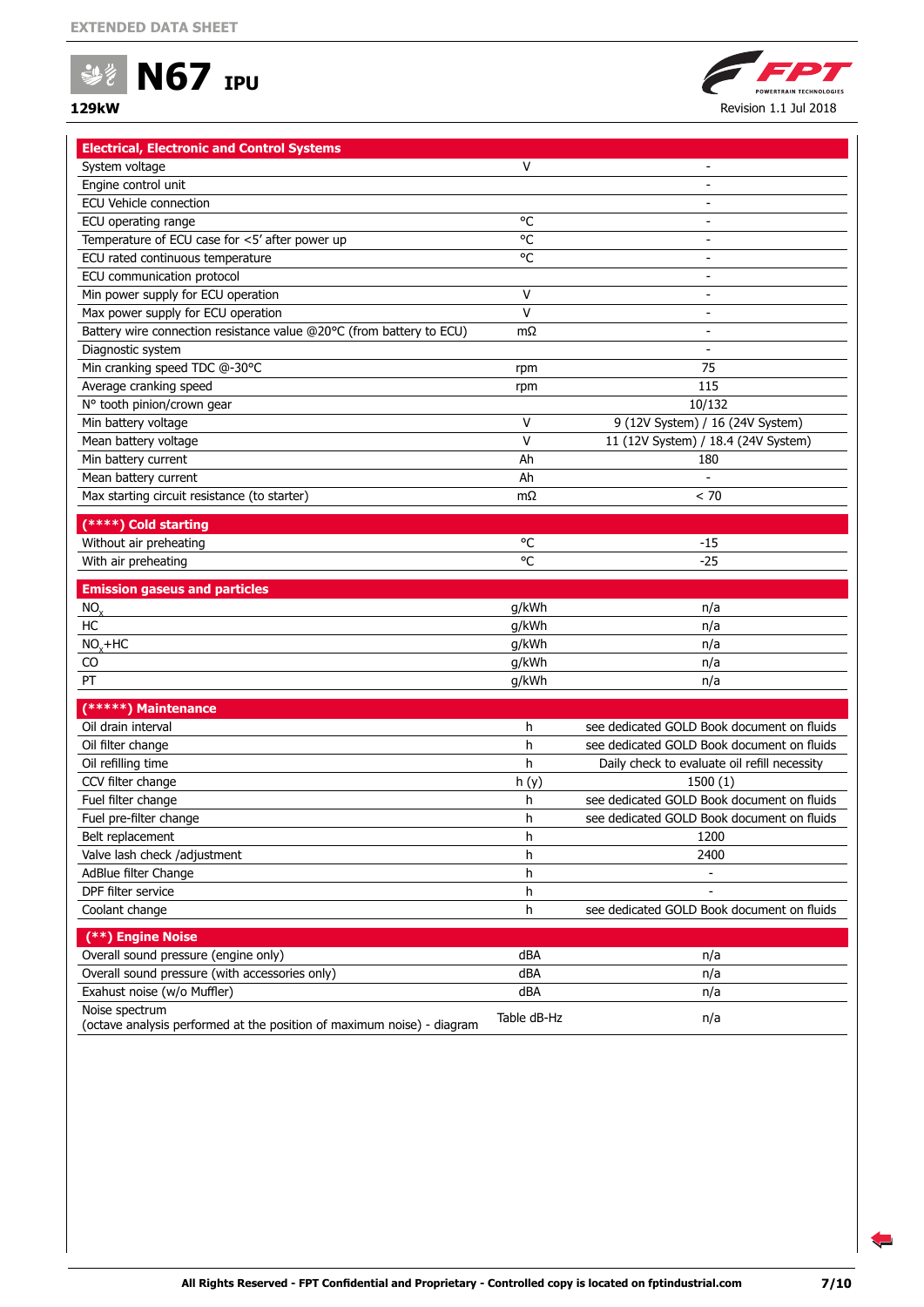

# **129kW** Revision 1.1 Jul 2018

| kg/h<br>kPa<br>kPa<br>P<br>kPa<br>$P_7 - P_4$<br>°C<br>°C<br>$T2 - T1$<br>°C<br>kPa<br>°C<br>°C<br>$T_{10}$<br>kPa<br>kPa | Design air handling system data                            | <b>◎ See Figure 4</b> |  |
|---------------------------------------------------------------------------------------------------------------------------|------------------------------------------------------------|-----------------------|--|
|                                                                                                                           | EGR flow                                                   |                       |  |
|                                                                                                                           | EGR pressure                                               |                       |  |
|                                                                                                                           | Boost pressure (compressor outlet)                         |                       |  |
|                                                                                                                           | Pressure drop on charge air cooling system                 |                       |  |
|                                                                                                                           | Max temperature after HP-Compressor                        |                       |  |
|                                                                                                                           | RoA (Temperature raise between ambient and inlet to engine |                       |  |
|                                                                                                                           | Max intake manifold temperature                            |                       |  |
|                                                                                                                           | Back pressure before DOC                                   |                       |  |
|                                                                                                                           | Exhaust Gas Temp between HP-TC                             |                       |  |
|                                                                                                                           | Max Exhaust Gas Temp (after TC)                            |                       |  |
|                                                                                                                           | Max admitted back pressure after SCR                       |                       |  |
|                                                                                                                           | Max admitted back pressure after TC                        |                       |  |

(\*) Value measured (tolerance ±3%) at flywheel according to one of more of the norms: ISO 3046/1, dir. 97/68 EC (w/o fan), DIN 6271, BS 5514, SAE J1349. Test conditions: 50 hours of run-in, fuel EN 590, turbo air inlet temperature 25°C, atmospheric pressure 100kPa, humidity 30% and other engine conditions in accordance to FPT Datasheets and Installation Guidelines.

(\*\*) The figures for total noise levels are measured in Prime Power rating in a absorber environment condition and measured at a distance of one metre from the periphery of the engine.

(\*\*\*) The impact load values comply with requirements of Classification 3 & 4 of ISO 8528-12 and G2 operating limits stated in ISO 8528-5 (% of Prime Power). All tests were conducted using an engine installed and serviced to FPT recommendations, standard ambient condition. Generator powers are typical and are based on an average alternator efficiency and a power factor (cos. Θ) of 0.8 and are for guidance only.  $kWe = kWm x$  gen. eff.  $kVA = kWe / 0.8$ 

(\*\*\*\*) The above temperatures can be taken as references during vehicle cold tests. As the FPT tests are performed on bench not on vehicle, it is not granted same temperatures can be reached real vehicle tests. Without specific tests on vehicles, FPT grants starting only above 0°C ambient. The cold start performances can be reaches also only with the use of proper fluids according to FPTprescriptions.

(\*\*\*\*\*) For detail maintenance activities see use and maintenance manuals, workshop manuals and other dedicated FPT documentation.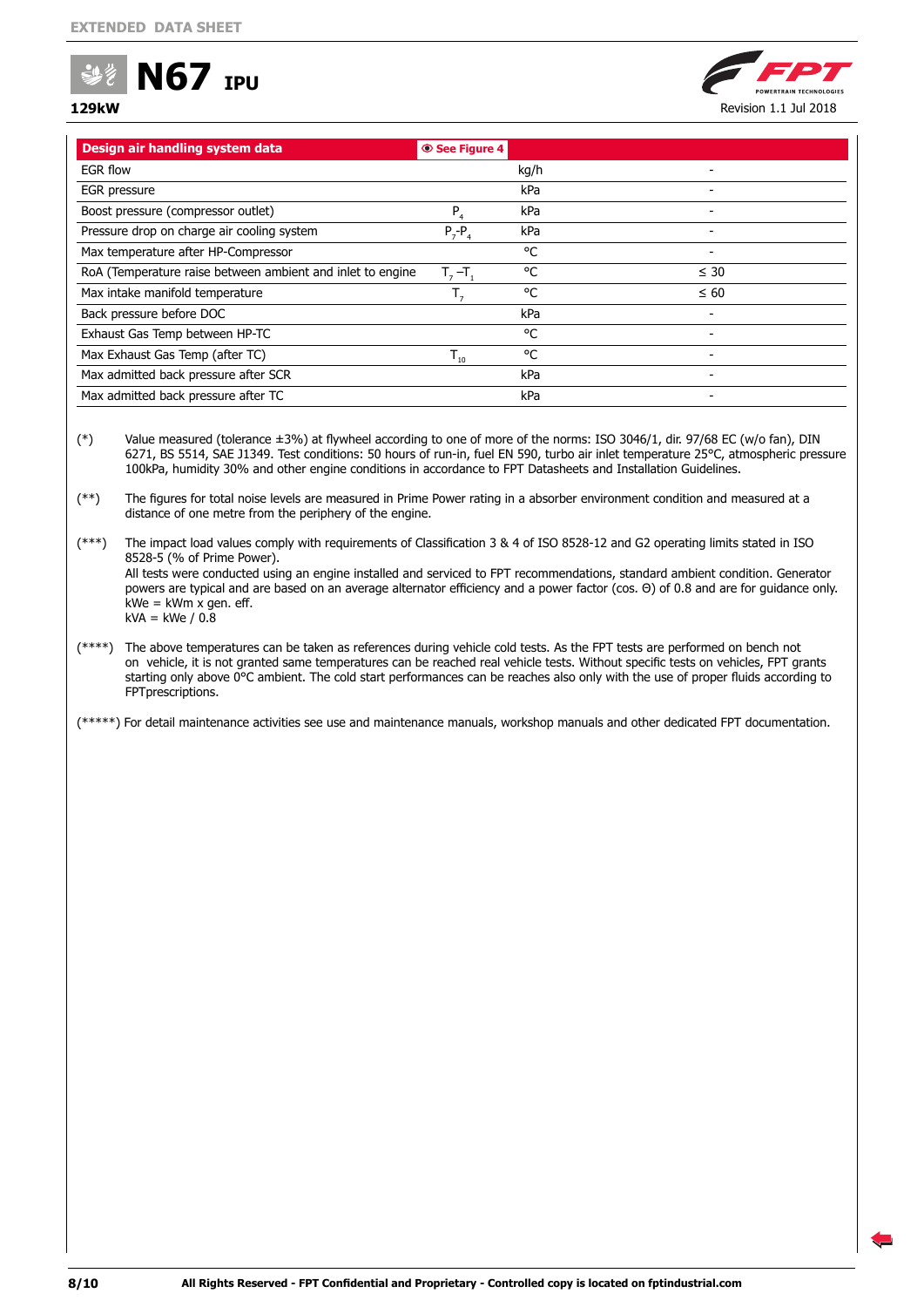**N67 IPU** 品乡







- **1.** Pre-filter
- **2.** Lift pump **3.** Fuel filter
- <span id="page-8-0"></span>**Fuel temperature T1p** Gear pump inlet
- **Fuel Pressure P1p** Gear pump inlet **P**<sub>R1</sub> Back flow
- **4.** High pressure pump
- **5.** Fuel tank
- **6.** Injector

**1.** Heating element **2.** Expansion tank **3.** Engine **4.** Thermostat **5.** Radiator

<span id="page-8-2"></span><span id="page-8-1"></span>**Cooling temperature**  $T_8$  Water pump inlet<br> $T_9$  After thermostat **T9** After thermostat

**All Rights Reserved - FPT Confidential and Proprietary - Controlled copy is located on fptindustrial.com 9/10**

**Cooling Pressure**<br>**P.** Water pump i **P<sub>8</sub>** Water pump inlet<br>**P**. After thermostat **P9** After thermostat